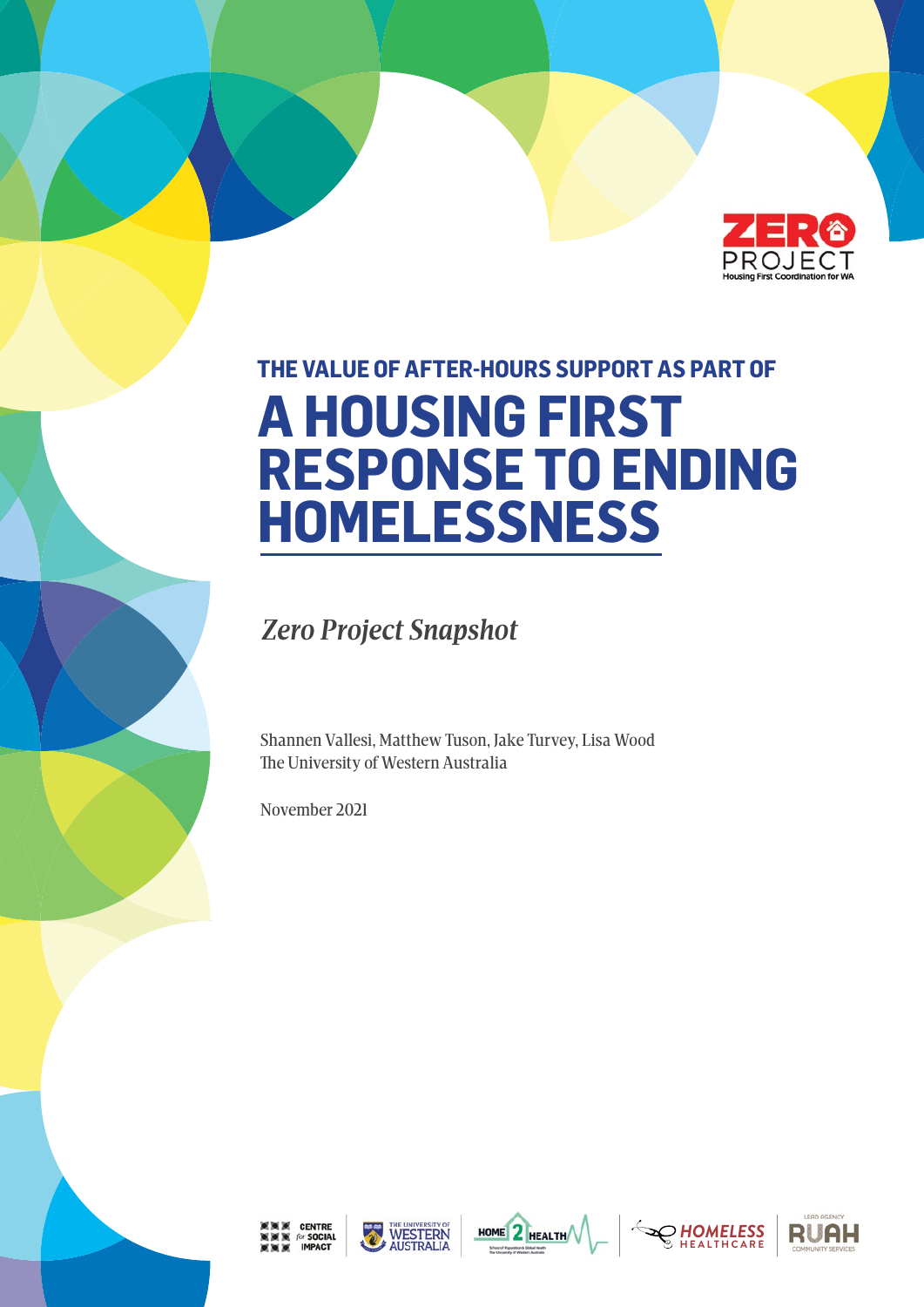*The 50 Lives 50 Homes (50 Lives) program was a collective impact program that commenced in late-2015 with the aim to house and support the most vulnerable rough sleepers in Perth.* 

50 Lives was founded on a Housing First approach, working to provide people with safe, stable, permanent accommodation, without preconditions. In October 2020, 50 Lives transitioned into the broader *Zero Project*, expanding the model to other communities and adopting an Advance to Zero methodology aimed at completely ending rough sleeping.

A key principle of the Housing First model is the provision of

wrap-around support to people who have been housed. For 50 Lives, such support was delivered through the After-Hours Support Service (AHSS). This snapshot report explores the impact of the AHSS.

Due to a change in data reporting systems over time, this report shows figures and statistics for the AHSS for the period from the 20th of May 2019 to the 21st of October 2021.

# **THE 50 LIVES 50 HOMES PROJECT**

*We acknowledge and pay respect to* the traditional owners of the land, the Whadjuk people of the Noongar nation on which we work and live. We pay our respects to their culture, their Elders past, present and emerging.

The research team acknowledges with gratitude everyone involved in providing information, feedback, data and support for this report. We are especially thankful for all the people who are supported by 50 Lives 50 Homes who took the time to meet with us and share their stories that this report seeks to capture and honour.

#### *Suggested citation*

Vallesi S, Tuson M, Turvey J, Wood L. (2021). *The Value of After-Hours Support as part of a Housing First response to ending homelessness. Zero Project Snapshot.* Centre for Social Impact & School of Population and Global Health, University of Western Australia.



*One of the guiding principles of Housing First is the separation of housing and support. Whilst support is encouraged it is non-compulsory and does not result in eviction or lose of accommodation based on engagement… The length of support is also a critical factor. Housing First is based on the premise that service users have access to support for as long as they need it.* 

*– Homeless Link (2015)1*

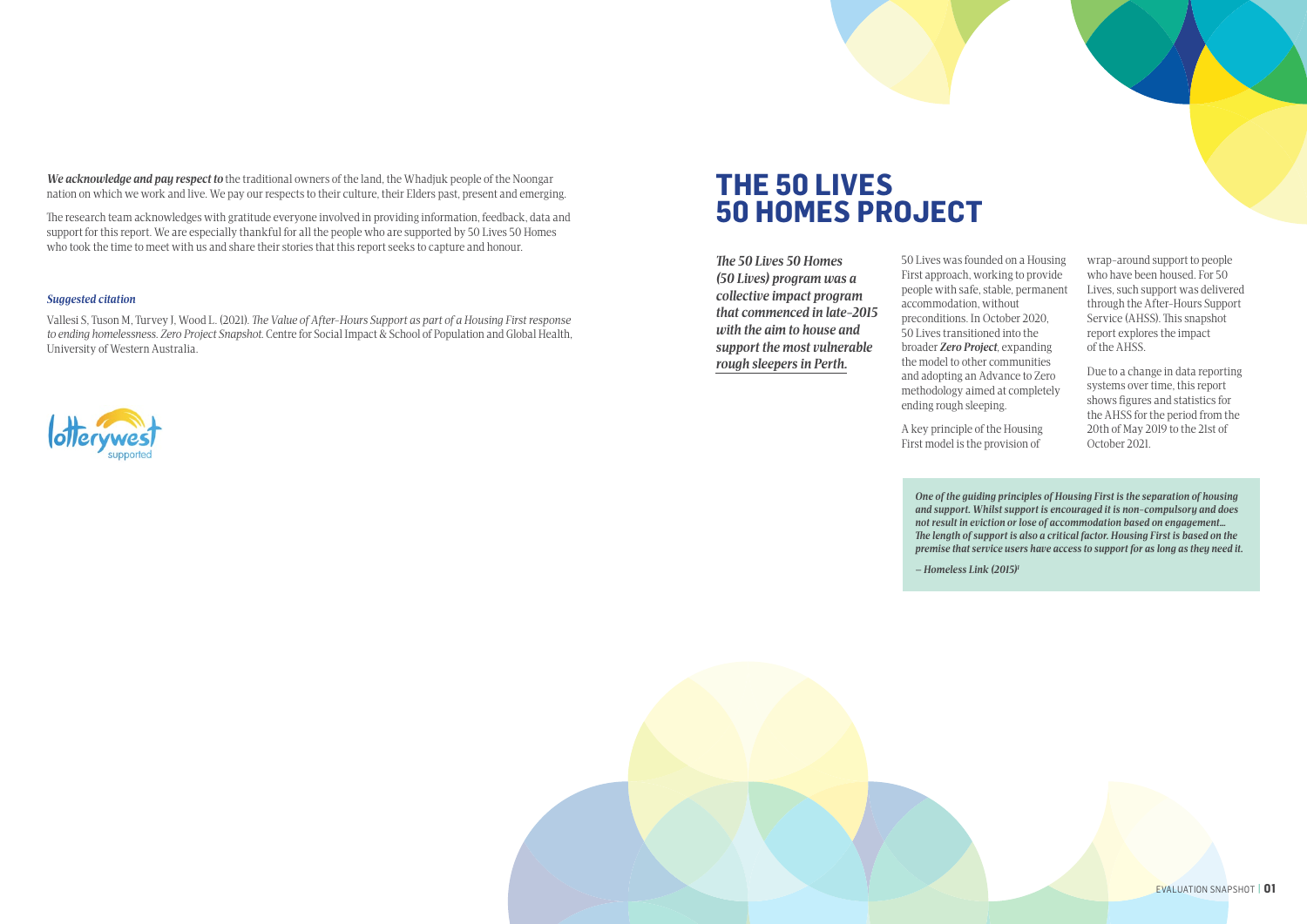# **AFTER HOURS SUPPORT SERVICE**

# **HOW AHSS SUPPORT DIFFERS FROM OTHER HOUSING FIRST PROJECTS**

## **HOUSING AND SUPPORT**

# **ARE SEPARATED**

**Separation** – While they work closely together to maintain and support tenancies, the provision of housing and support must be functionally separate. This is to ensure housing and support are not contingent upon one another and unwavering advocacy is provided for the individual or family.

**Tenancy** – There are no additional requirements to participate in support or treatment as part of the tenancy and people are able to maintain their home regardless of their engagement in support services.

**Continuity** – The offer of support stays with the person if they choose to move home or if a tenancy fails. The support is available to people in their new living situations including a return to homelessness or to an institutional setting where support will actively assist people secure new homes.

**Security** – People are supported to follow the terms of their tenancies in the same way as anyone else renting a home. Support services work to maintain tenancies while understanding the critical part a home plays in the wellbeing of both individuals and families.

#### **FLEXIBLE SUPPORT FOR AS LONG AS IT IS NEEDED**



**Continuity** – Support does not have a fixed end date and people can return to or continue support for as long as needed.



**Holistic** – Support is directed by the people receiving the support, and is available across a wide variety of domains being sensitive to people's family context, cultural identity and past trauma.



**Intensity** – Support intensity can rise and fall with individual or family need so services can respond positively when people need more or less support on a day to day basis.



**Accessibility** – People are able to quickly re-engage with support without needing to undergo a new assessment or intake process.

**Relationship** – Support is built from an authentic relationship and it is practical, flexible and creative – responding to each unique set of circumstances as required.

rough sleepers in Perth. The work of the AHSS extends and complements the capacity of existing service providers to support people who are adjusting to being housed and who often have multiple support needs.

In 2020, the AHSS won the "innovation for people" category at the Shelter WA Affordable Housing and Homelessness Awards.

AHSS is funded by the WA Primary Health Alliance and the Sisters of St John of God.

*The AHSS is a collaboration between Ruah Community Services and Homeless Healthcare (HHC) that provided nursing and psychosocial support to 50 Lives clients on evenings, weekends and public holidays. Since transitioning to the Zero Project Team, the AHSS now provides integrated case management and tenancy support to people listed on the By Name List (rather than through 50 Lives).*

> and trusting relationships. The follow the terms of their<br>terms of the same way as While international models of Housing First feature similar principles of flexible and continuous support across a wide range of mediums (home visits, public outings, phone calls),4 the AHSS appears to be the only after-hours service of this kind for Housing First internationally.

The AHSS operates across Perth, Fremantle, Midland and Southern River areas.

Once someone has been referred to the AHSS, visits and support can be booked by the client, their caseworker (from any organisation), or their housing provider.

A range of support is provided, determined by individual needs. This includes: emotional support; assistance with health issues, including wound care; proactive goal setting; assistance with antisocial behaviour or relationships with neighbours; and assistance to those who are experiencing difficulties with property standards. The AHSS also supports people with meaningful use of their time, and to become engaged in activities that align with their interests.

Since its inception, the AHSS has been a distinguishing aspect of Perth's first Housing First initiative, and a critical element in enabling 50 Lives to sustainably house and support the most vulnerable

Immediate response to requests for service (no waiting list or appointment processes)

Assertive outreach model (responsibility for engagement lies on workers, not clients)

High levels of integration with external providers and caseworkers

Capacity for individuals to become their own lead workers and continue to receive support

#### Health and psychosocial needs are intertwined

**1**

**2**

**3**

**4**

**5**



#### *Figure 1: The AHSS catchment area*

*Underlying Principles of the AHSS:*

*A unique aspect of the service is that if people do need assistance in the future they can have an immediate re-entry into AHSS without the need to redo any assessment or join a waitlist. This is provided because of the high levels of trauma and relapse in the cohort and that this soft re-entry can provide immediate support to prevent further decline through either a brief intervention or assistance to connect people to further support should need it.* 

*– AHSS Team*

*One of the core principles of Housing First models*  in Australia<sup>2</sup> and *internationally,3 is the need to provide flexible support for as long as it is needed. One of the ways in which this ongoing, wrap-around support was provided for people supported by 50 Lives was through the AHSS.* 

As demonstrated through Principles 2 and 3 of the Housing First Principles for Australia,<sup>2</sup> support provided through the AHSS is: 1) separate from housing; it is continuous and has followed people through tenancy moves; 2) holistic; it is requested at the individuals' own discretion; and 3) most importantly, built on authentic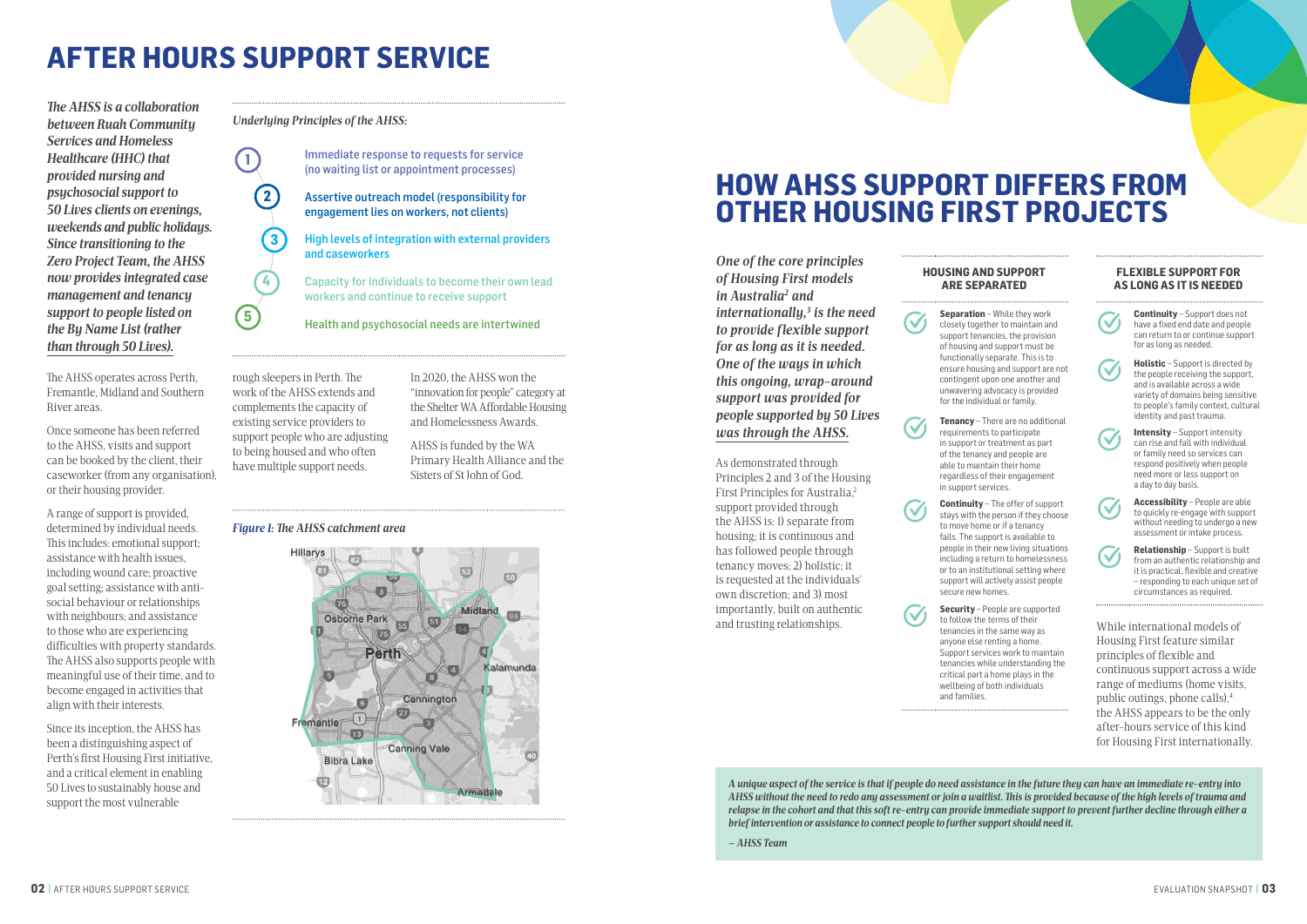

*Between May 2019 and October 2021, a total of 167 people involved in 50 Lives were supported by the AHSS. Approximately 200 people were housed at this point in time with some individuals choosing not to access/engage with the AHSS. The demographic characteristics of the 50 Lives clients who were supported by the AHSS were similar to those of the entire 50 Lives cohort.* 

#### *Mode of support*

The majority of AHSS support is provided through home visits (56%), followed by phone contact (28%). When someone commences receiving support through the AHSS, the team works with them to identify the best way to contact and support them. For example, some individuals preferred phone contact first to confirm their visit before the team went out to see them (12%). Others like to receive multiple calls so they know it's actually the team contacting them.

#### *Number of supports in total and per person*

Between May 2019 and October 2021, a total of 5,660 episodes of support were recorded for the 167 50 Lives who were supported by the AHSS. For 19% (n=1,069) of these supports, the client did not answer or was not home at the time of their scheduled visit; thus, there were 4,591 episodes of care where support was provided.

During the 29-month period, clients had an average of one contact per month where at

least one support was provided. However, the number of such contacts varied widely between clients; over the period, some individuals had only one support contact while others had > 100 such contacts. One client had 142 contacts with at least one support provided during the period.

The frequency of contact with the AHSS varies depending upon client needs. While many people have regular, scheduled AHSS visits (e.g., multiple times per week, weekly or fortnightly), individuals

can also contact the AHSS and request additional visits, or go through periods of having regular phone contact with the AHSS in addition to having face-to-face visits. Some individuals require ongoing support, whilst for others support needs increase following a specific issue or crisis. Housing can also result in increased needs for some AHSS clients as they transition out of homelessness; however, the need for this support can decline as they become linked with the community.

In light of COVID-19, support provided via phone calls and text messaging was increased to ensure that people felt supported during this time. For some individuals this was sufficient, while for others there were challenges around not being able to physically see the team (particularly for people who are reliant on reading facial expressions and cues); in the latter instances during the lockdown, video calling was used.

While phone calls are a quick and easy mode of checking in on people, they only work so well due to the

already-established relationship between staff and clients. Face-toface support is important in building trusting relationships between staff and clients, and lays the groundwork for support to be provided through phone calls.

*…people may contact us for an additional visit when they are going through a difficult patch. For example, we have been asked to go see a lady who is feeling very anxious as she has to attend court tomorrow as she has been a victim of domestic violence in the past.* 

*– AHSS Team*

# **EXTENT OF SUPPORT PROVIDED BY THE AHSS**



### **OF THE 167 50 LIVES CLIENTS WHO WERE SUPPORTED BY THE AHSS**

**equivalent to**

 **(over the 29 month period)**

**1 SUPPORT PER PERSON, PER MONTH**







## **THE BENEFITS OF PHONE CALLS AND 'CHECKING IN'**

The regular contact provided by the AHSS phone calls often represents valuable social interaction and emotional support for some individuals. The calls can act as an engagement opportunity with someone they trust, and enables them to express concerns regarding a particular challenge faced that day, which AHSS staff note is particularly valuable for those who *"might not have heard another person's voice that day"*. The reassurance of the regular contact also provides a level of additional emotional support, with people being comforted in knowing that the AHSS will 'check in', and have a chat should something go wrong.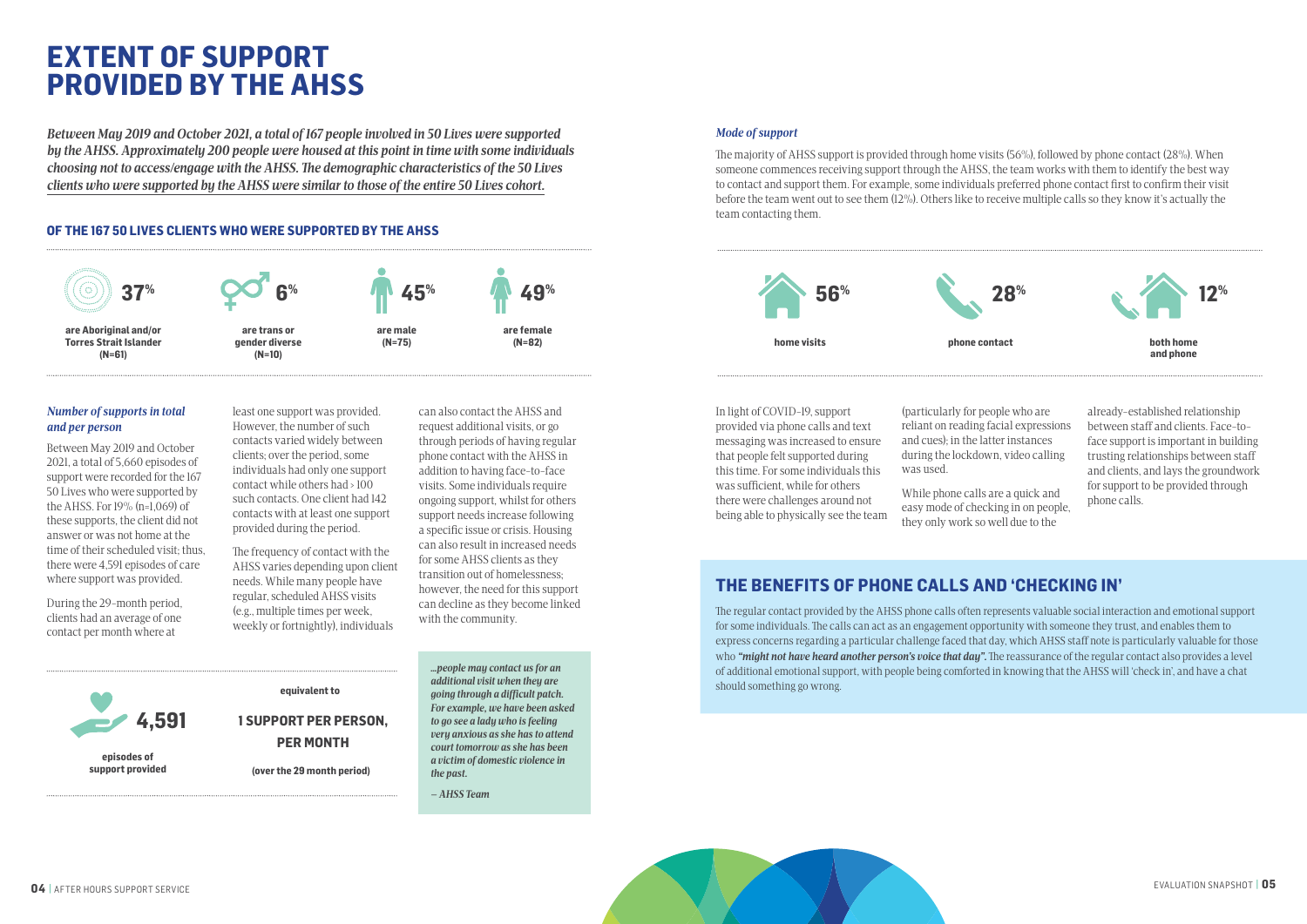#### *Types of support provided*

The AHSS provides a wide range of supports, including: emotional support; assistance with health issues, including wound care; proactive visits to address support needs; and support for clients who are having issues with antisocial behaviour or relationships with neighbours, or who are experiencing difficulty with property standards. The AHSS also supports clients to make meaningful use of their time, and

to become engaged in activities that align with their interests. There is regular communication between the AHSS team and lead workers and, as the AHSS nurses are also part of HHC, clients are supported to make and attend medical appointments, and to get support for their health needs.

Of the 167 people who received support between May 2019 and October 2021, the most common type of supports received per person were for information

and paperwork (98% of clients) and health-related needs (97% of clients). On average, individuals received 4.2 different types of support per contact.

Overall, 70% of individuals supported received support for basic needs such as toiletries, clothing and food hampers. It was noted that food is often used as a facilitator to engage with clients and to check in on them about other needs.

#### *The impact of Covid-19 on the AHSS*

For many homelessness service providers, the initial COVID-19 outbreak saw a reduction in support for clients, as many providers were forced to stop face-to-face service delivery and/or pause the acceptance of new client referrals, despite increasing demand. At the height of COVID-19 restrictions (i.e. between January to June 2020), the AHSS team delivered a record number of instances of critical support, with more than 1,500 instances of support being to people housed through 50 Lives. Face-to-face contacts continued to be provided throughout this time, with the exception of the lockdown periods when only phone support was provided.

During the critical COVID period, additional support was made available so that the AHSS was able to quickly respond to text messages and calls. Since the return to normal service delivery, there have been some challenges for clients adapting back to original support levels and frustrations for clients when they don't receive immediate responses from the team.

Additionally, the moratorium on housing evictions that was implemented by the State Government relieved many clients of significant stress and uncertainty, while the increased COVID-19 income support payments also provided additional, albeit temporary, support to cover rent, food, and other expenses.

### *Canine support worker*

In February 2021, the AHSS team commenced a *K9 Pilot Project,* which seeks to harness the emotional and psychological benefits of pet interaction within the AHSS's home visits. Research has shown that connections with animals can improve emotional engagement during conversations,5 and it was hoped that this pilot project would bring a level of anxiety reduction and

social engagement to visits with particularly complex clients who AHSS workers had previously struggled to build rapport with.

Every Sunday, Obie (Kelpie x Labrador), Mike (Pitbull), Luna (Staffy X), Harlem (Kelpie X) or Jack (Jack Russell) go out with the AHSS team. Feedback on the K9 Project has been overwhelmingly positive, and it is clear that their presence has broken down barriers between clients and AHSS staff, whilst also bringing a sense of calm and joy to client visits.

*Footnote:Health* includes contacts related to medication management, alcohol and other drug (AOD) support, physical health, mental health, and Family Domestic Violence (FDV). *Forms and Information* includes undertaking the VI-SPDAT and Outcome Star, completing a health plan or Housing Authority application. *Life skills* include managing money, self-care, and motivation. *Socialisation* includes meaningful use of time, relationships and peer work. *Basic needs* include support with toiletries, clothing, food hampers, blankets and household items, vouchers and transport.

#### **PERCENTAGE OF CLIENTS WHO RECEIVED EACH TYPE OF SUPPORT:**



*I have never felt so supported. Obie helped me to open up about how I was truly feeling and Obie made what has been one the toughest times ever joyful for a moment. I was able to get on her level and feel safe to open up and today I smiled for the first time in a week.* 

*– Person Supported via the CSW*

**canine support workers**

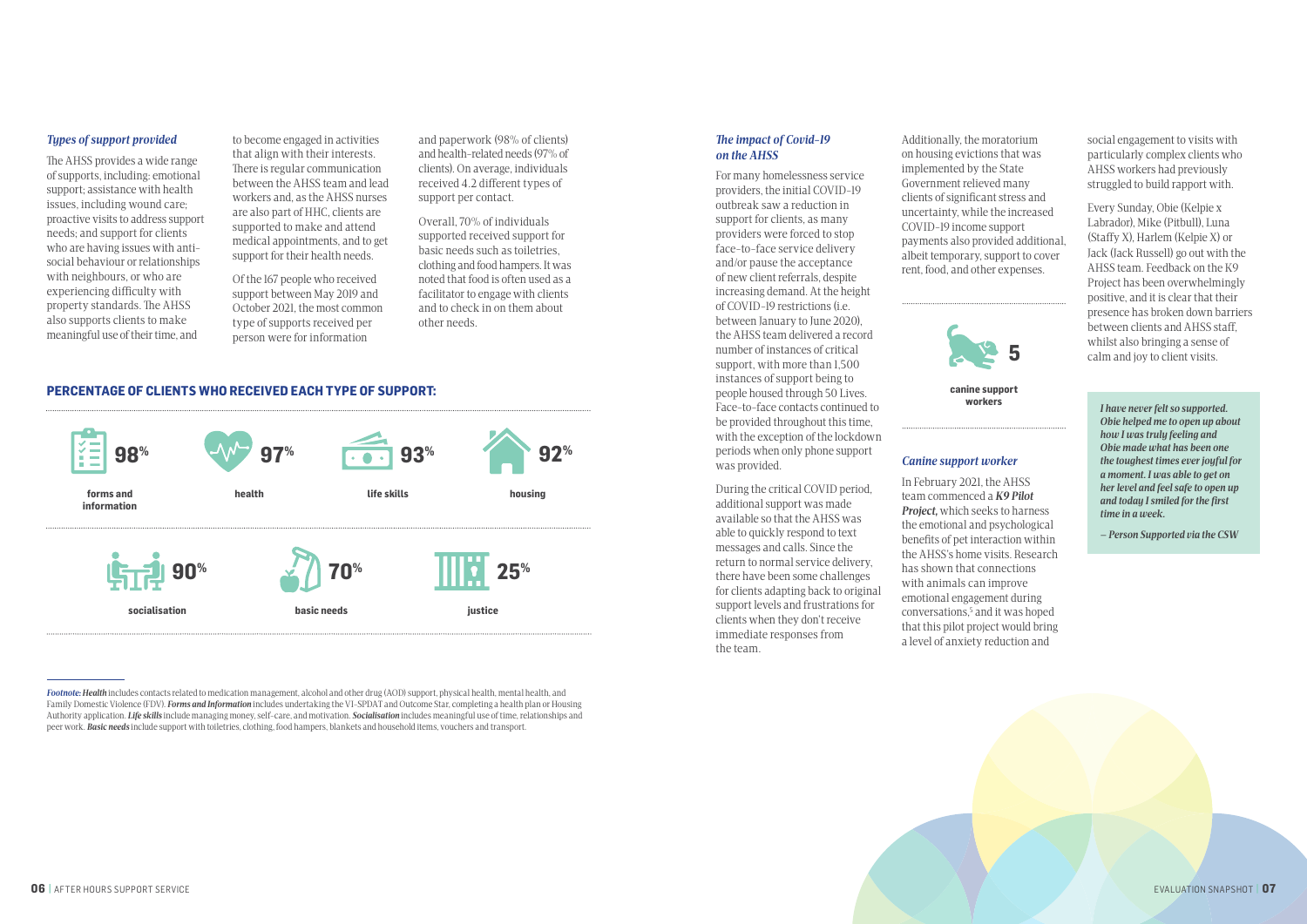

### *Having an after-hours service is unique for a Housing First program, and there are a number of critical elements that make it so effective in supporting people once they have been housed.*

### *Supporting people to get housed and remain housed is the key goal of Housing First.*

For the 50 Lives program, the AHSS has been critical in supporting people to develop the necessary skills to manage a tenancy, whilst also providing them with a safety net while they learn to navigate the challenges and responsibilities of having a home. Through interviews with people supported and partner organisations involved over the duration of the 50 Lives program, a number of areas of support provided by AHSS have been identified:

#### *Tenancy support*

*Support settling into their homes:* For some individuals, support was required for the initial "moving in" period. For example, many individuals have been supported by the AHSS while in temporary or transitional accommodation so that the move into permanent housing goes smoothly.

*Rent inspections:* For individuals who are living in their own home for the first time (or for the first time in a long period), expectations around rental inspection requirements can be mismatched. The AHSS has supported numerous individuals to prepare for their inspections, including sourcing cleaning supplies for people and teaching them the basics of preparing for inspections.

"INDEFINITE" SUPPORT PERIOD True to the Housing First premise that service users have access to support for as long as they need it, the AHSS does not have a set timeframe of support. Individuals can access support for as long and as regularly as they feel they need it.

**RESPECT, ACCEPTANCE AND TRUST** The respectful and non-judgemental way in which AHSS workers supports people has been critical to establishing rapport and building trusting relationships.

**CONTINUITY OF CARE** The nurses involved in the AHSS are also part of Homeless Healthcare (HHC), who provide weekly clinics at the Ruah drop-in centre. This facilitates valuable synergies between people supported by AHSS, primary care access and back to the Ruah drop-in for support. Additionally, some AHSS workers have other roles across the homeless sector, meaning individuals can see the workers across numerous settings for support.

"There's no judgement, they're really just there to help." – Person Supported by 50 Lives

A number strategies are used to ensure that people feel comfortable with the support they are receiving, from confirming the best way to contact each person (e.g., calling and confirming appointments before going to their house), to letting the individual dictate the meeting place (e.g., talking outside if they don't feel comfortable inviting someone inside their home).

**PERSON-CENTRED CARE** Due to the flexibility of the AHSS, the team supports people in differing ways depending on their individual need. The breadth of this support spans from providing basic needs (i.e., food hampers), empowering individuals to develop life skills, to providing health care advice and management, and various psychosocial support such as supporting people with family reunification and setting healthy boundaries. The person is always put at the centre, with the team working closely with them to identify their goals and support needs.

"So, we have that sense of, we don't actually completely exit people. We always keep an eye out on where they are. They can always come back at any time, there's this wrap-around support." – 50 Lives Backbone Staff

Additionally, a benefit of the nurses being embedded within the AHSS, is that they are able to review clients' medical history notes prior to AHSS visits to determine if there are health needs that need to be discussed during the visits, and can simultaneously report back to the clients' GPs if there are any changes to current health needs.

"…she said she was anxious about a health issue and so we let her GP know. As we see her weekly through AHSS we can check on how her health is going and encourage her to go to one of the HHC clinics. At the start of an AHSS shift, we can check to see if there any notes about health concerns that have been made by a GP or HHC nurse and can then follow up about this during the home visit." – AHSS Team

> *Dane\** is in his late twenties and has a history of rough sleeping before engaging with 50 Lives. He was housed in mid-2018 but initially struggled to adapt to housing, often wasn't present for rental inspections and within three months of being housed had received a breach notice for inadequate property standards.

**SAFETY NET BETWEEN REGULAR SUPPORT AND AFTER-HOURS NEEDS** The AHSS enabled both people supported via 50 Lives and their support services an additional safety net so that if anything happened outside of business hours there was peace of mind that there would be someone to help. This complemented and somewhat extended the capacity of services to be able to support people during the evenings and over the weekend.

**For Clients:** For some individuals, knowing that someone is coming to visit regularly can assure them that "someone cares". For others, knowing that if things start to become unmanageable all they have to do is pick up the phone and someone will check on them provides a sense of relief.

"…I wouldn't have survived without them, seriously. Even now just knowing they're there and just touching base with them even though it might be once a month… It's really comforting to know you have someone to call on if things get a bit wobbly." – Person Supported by 50 Lives

**For Staff and Support Services:** For the homeless sector, who are often stretched and unable to meet the current demand on services (particularly the need for additional case work), the AHSS bridges the gap between staff service delivery/capacity. Workers involved in 50 Lives often commented on how having the AHSS lessened their own mental health concerns, as they knew once they went home for the day there was another service to step in and check on people they were concerned about.

"So yeah, it's really helpful on those sorts of days where I'm worried and I can't get out there, after hours will go." – 50 Lives Partner Organisation

**CONNECTION TO OTHER SERVICES AND SUPPORTS** Beyond the support that the AHSS can directly provide to people, there is also an emphasis of connecting people to other services in their own communities. This not only helps build program sustainability but ensures that people are assisted across all areas of need. One example where the AHSS has referred people, is into the Re-Engaging Communities program.6 This program was established due to an identified service provision gap in the 50 Lives program, and assists people experiencing social isolation and disengagement once they have been housed by connecting people to volunteer social supports to engage back into their local communities.

"Once a person has been housed in their forever home it is crucial for them to have connection and relationships with others that are not 'paid' to be there such as case managers. Building up relationships with neighbours, community or estranged family members can result in lifelong meaningful connections, friendships and support." – 50 Lives Partner Organisation

# **CRITICAL ELEMENTS OF AHSS DELIVERY AREAS OF AHSS SUPPORT**

*Support for landlords and property managers:* The AHSS can also directly benefit landlords in the sense that it provides another point of contact and support if they are having issues with the tenant. The knowledge that there is someone to contact if there are any issues with their tenant represents an additional, attractive safety element for property managers.

*With rent inspections as well, that can be really helpful, when young people reach out and they might say to us like, "I'm ready," and then realised that they're not ready, and then call after-hours and they often come out and give them a hand or just guide them about what needs to be done. Yeah, that's a direct impact on tenancy.* 

*– 50 Lives Partner Organisation*

*There was an issue with a tenant, antisocial behaviour, and the strata contacted us, so I told the tenancy officer to contact After-Hours and let them know and they were going to go out there and see what was going on and how the tenant is. – Housing Provider* 



### **PREVENTING EVICTION**

His lead worker and the AHSS worked intensively to support Dane to maintain his property, providing him social support. The AHSS supported Dane with budgeting skills and provided education on property maintenance and cleaning. The housing provider commented on how valuable the 50 Lives lead worker and AHSS were in supporting Dane and helping him to maintain his tenancy and prevent further breaches:

*…the last inspection we both went out there and he did an inspection. He did everything we asked for… he's got great support and they've tried to do everything with him. – Housing Provider*

\* pseudonym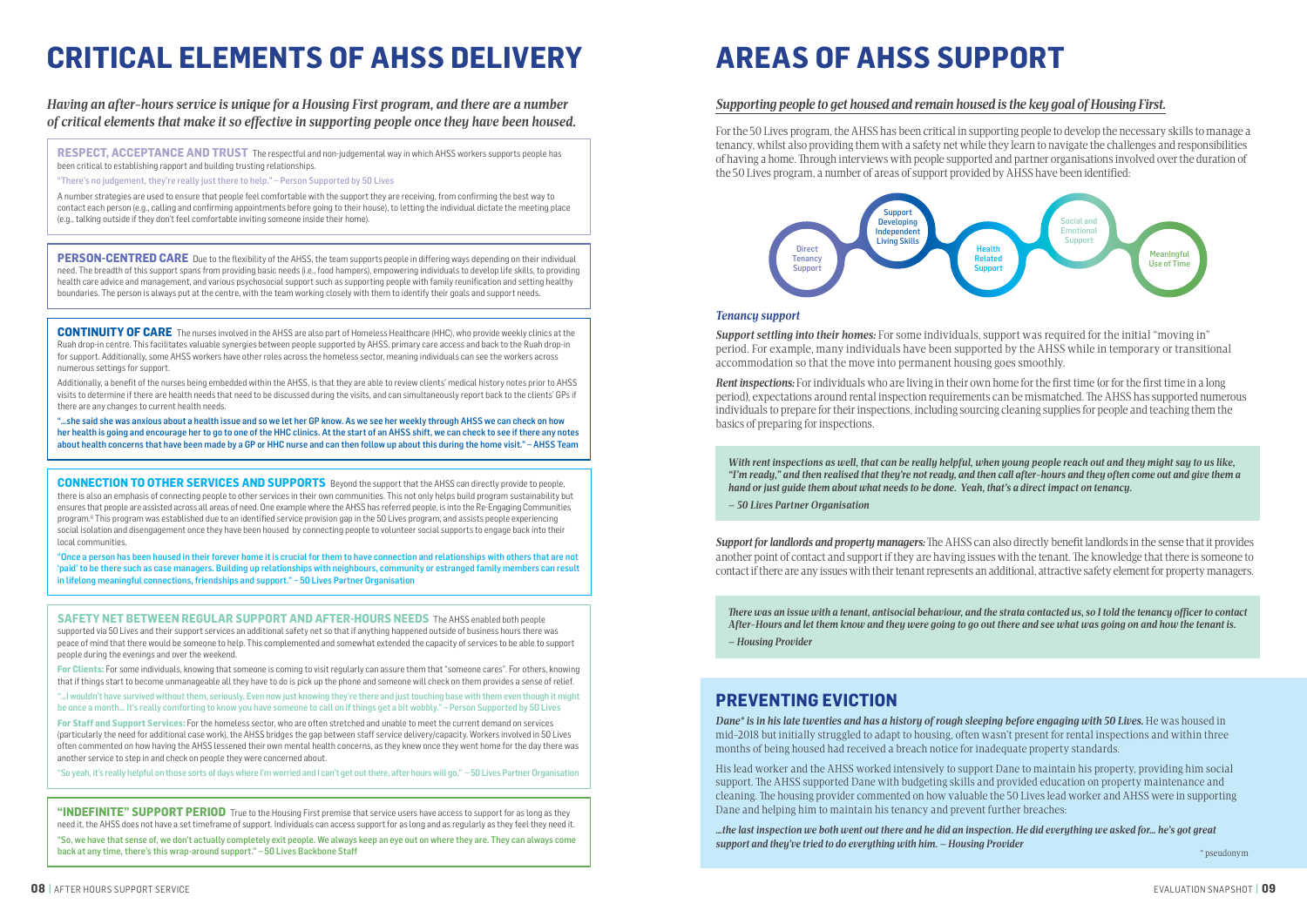#### *Support developing independent living skills*

*Cooking and Cleaning:* One practical area of support that the AHSS has been able to assist people with is teaching people how to cook and clean. For many (especially the younger people supported through 50 Lives), this was their first time living in their own home and their first time needing to learn such skills. In 2021, the AHSS started offering cooking classes on Tuesday evenings, run through the Ruah Centre; the participants decide on a recipe, go shopping and make the meal together.



#### *Health related support*

A critical aspect of the AHSS is the embedding of nurses in the team to provide out-of-hours health support. The majority (97%) of people supported by the AHSS received some form of health-related support between May 2019 and October 2021.

*Health Education (Hygiene, Lifestyle):* the AHSS supports individuals across a number of health education domains, including in the improvement of personal hygiene and the provision of information on how to reduce "lifestyle" risk factors through dieting, exercise and reducing smoking. For individuals who have settled into their homes and who have started addressing other areas of need, including managing their overall health, there is an increased interest in addressing lifestyle health factors. For example, 74% of AHSS clients (who had a VI-SPDAT), reported being a current smoker.

The AHSS has been supportive in providing information on both healthy eating habits and how to increase incidental exercise and movement into routines:

*Chronic Healthcare Management:* There are a number of ways in which the AHSS is able to support people in relation to managing their chronic health conditions. These include reminders to take medications and to attend specialist appointments, and case-conferencing with other health services to ensure everyone is on the same page:

*Wound Care:* For individuals who non-suicidally self-harm, the AHSS has been able to provide immediate wound dressing and care. This has potential to reduce avoidable ED presentations by providing immediate care in their homes.

Anthony set a goal around his desire to lose weight with the AHSS workers and they discussed the benefits of exercise with him. One of the AHSS workers set a plan with him to go for a walk on the weekend to get Anthony feeling more confident about exercise. Anthony now walks to the pharmacy every day to get his daily dispensed medication as an easy way to incorporate exercise into his day.<br>
The second state is a second state of the second state into his day.

*Harm Minimisation:* Overall, 49% of people supported by the AHSS reported IV drug use in the six months before completing the VI-SPDAT; one of the ways the AHSS has been able to support people is through clean needle education, including not reusing and not sharing needles and also around not injecting into open wounds and abscesses. The AHSS has also connected people to the Peer Based Harm Reduction WA7 program that enables them to text the service and request new needles to be delivered for free.

*Managing Money and Budgeting:* For some individuals supported by 50 Lives, there are struggles around managing their finances. The AHSS has supported people in a number of ways, including setting up payment plans for unpaid fines and helping people to budget (especially with regards to the importance of purchasing medications). The service has even assisted someone to get a personal loan to buy a replacement washing machine. For others, more practical support, such as a food hampers or vouchers, are sometimes provided if they have not budgeted correctly for the week.



*Developing Life Skills:* Depending on individual need, people are supported and empowered to develop different "life skills". From navigating transport to grocery shopping, preparing resumes, and assistance making medical appointments, the AHSS has supported people in many different ways. Sometimes these small, practical support efforts can lead to big increases in confidence.



*So, I might ask for a bit of food help occasionally… like the day before payday or something like that, I just ate more than what I budgeted for and I'm like, "I'm a day short." And they just bring out frozen food for the night 'cause they know I don't need much.* 

*– Person Supported by 50 Lives*

*And the ones that have just been housed often don't have the independent living skills and stuff like that, so making themselves a doctor's appointment, or getting themselves there. So that's been tricky, but having after-hours service has been a little bit of extra support that was needed and it fills in the gap.* 

*– 50 Lives Partner Organisation*

## **MOTIVATION TO EXERCISE AND LOSE WEIGHT**

*Anthony\* noted to the AHSS team that he had put on about 10kgs over the past year.* This was partly due to the medication he was taking, but he also noted that he has a high sugar consumption (four spoons of sugar per coffee, five times a day) and that he drives everywhere.

*I don't use After Hours anymore, but that's because I feel like they taught me to do it all independently. If they didn't teach me to keep the house clean, and this is how you budget your money to do a good food shop and all that, then I probably wouldn't be where I am now, but – yeah, 'cause they taught me everything, I just don't need their help anymore.* 

*– Person Supported by 50 Lives*

*Background:* Jessica\* is in her mid-twenties and has autism, anxiety and schizophrenia. Jessica presents with paranoia, intrusive thoughts, delusions, and hallucinations. She has a history of self-harm, suicide attempts and an eating disorder. If Jessica stops taking her medication, her AOD use, anxiety and paranoia all increase. Jessica is at risk of deserting her current property when unmedicated and untreated.

*Support Provided:* Jessica is on a Community Treatment Order and sees a psychiatrist fortnightly. During her weekly AHSS visits, the team noticed her mental state declining. AHSS workers reached out to Jessica's services and organised a case conference to discuss these concerns and coordinate support from all those involved in Jessica's care.

*Current Situation:* A Behaviour Support Plan was created and shared with all involved, to help identify patterns of behaviour and subsequently develop effective management strategies and actions workers could take to support her. She is regularly attending her appointments and reaching out for support when needed. The AHSS remains involved in ongoing communication with Jessica's support team.

\* pseudonym

### **HEALTHCARE MANAGEMENT**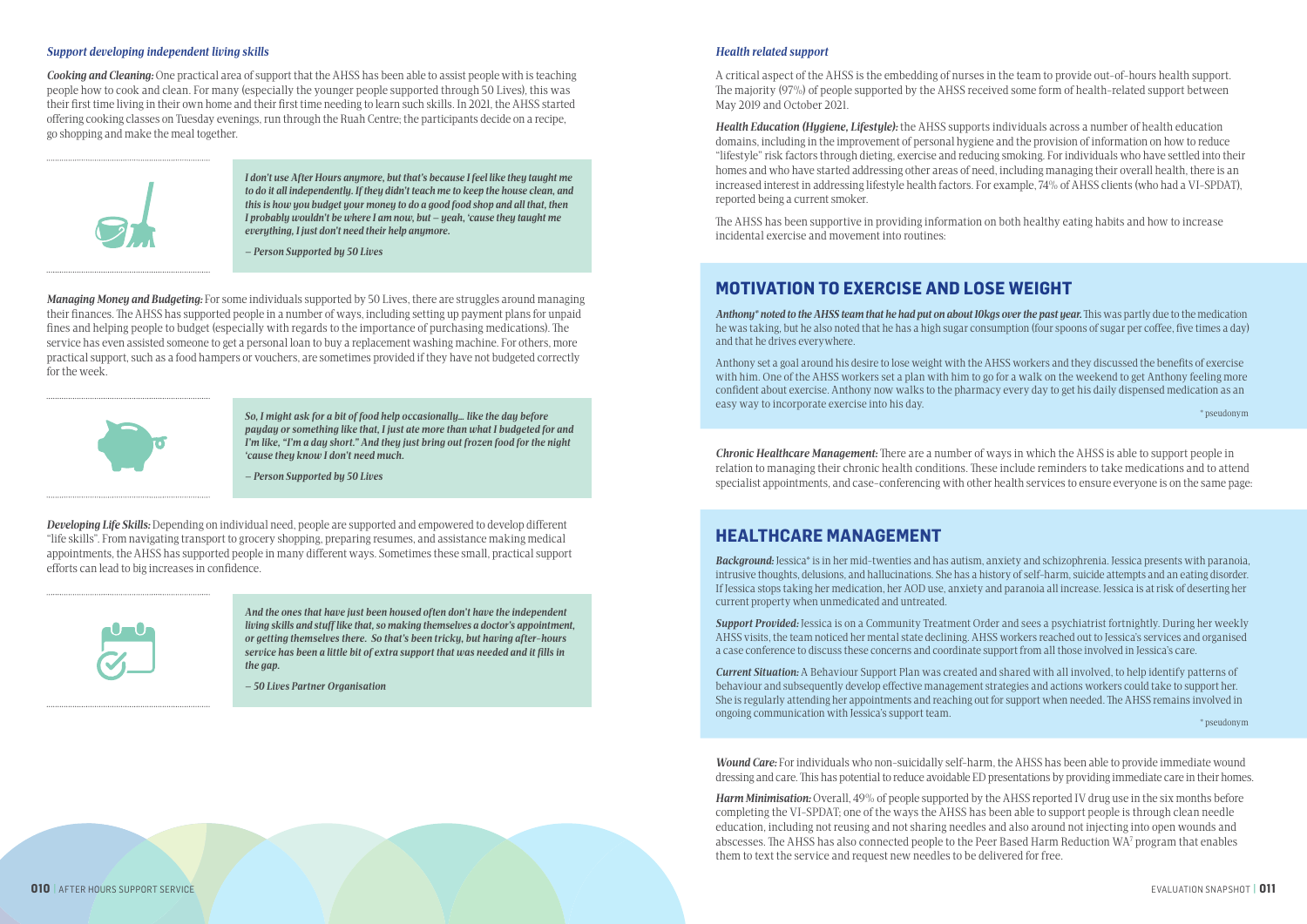





#### *Social and emotional support*

*Someone to have a chat with:* A theme throughout the 50 Lives evaluation has been a focus on the increase in loneliness and social isolation once people had been housed. Just knowing that there is a service there to regularly check in reduces these feelings of loneliness and promotes the understanding that "someone cares".



*Navigating Relationships and Setting Boundaries:* The AHSS team is able to support clients to set boundaries with people and navigate relationships. A 50 Lives partner commented that support from the AHSS enabled their client to manage a situation where other people were staying at their property, where it was especially distressing for the individual as they had an upcoming rental inspection and felt their tenancy was at risk.



The AHSS has also supported individuals experiencing or impacted by family and domestic violence (FDV), including supporting individuals who are feeling isolated after having to leave their family home, supporting people to move to a new tenancy away from an abusive partner.

*Welfare checks:* It is easy for clients to make and schedule AHSS appointments; they can either ring up and schedule their appointment in advance, or call and ask for immediate support. As reflected by both people supported through 50 Lives and through partnering organisations, the flexibility of the service to be able to provide these check-ins with people when they aren't tracking too well is a unique aspect that the AHSS can provide that other services cannot.

*Additional support for crisis situations and de-escalation:* Between May 2019 and October 2021, approximately 7% of all appointment bookings were "crisis" related, indicating that the individual called up with an immediate problem that needed to be addressed. For some, there is an increase in stress and feelings of being overwhelmed at night time, and having a service to call has been "life-saving" in terms of de-escalating negative thoughts, aggression and agitation.

*So something specifically is going on with the person and we're quite concerned, whether they've self-harmed or they're having a rough time coming off medication or whatever. We can send an email to the team and just say, "We have general concerns with this person tonight. Is someone able to check in with them?"* 

*– 50 Lives Partner Organisation*

*If I'm struggling, I just call them up… I've called them up a few times and I had a chat on the phone 'cause I've been a bit stressed… they just calm me down and make it sound more realistic.* 

*– Person Supported by 50 Lives*

*This person became particularly distressed because they thought they were going to lose their housing. They had a rent inspection the next day or something. So it was the perfect storm – and the 50 Lives backbone and the AHSS were absolutely instrumental in resolving that situation. They went around there the night before the rent inspection and spoke with these people that were in the house… they explained the situation… and essentially, they moved on. So, yeah, but without them, that person wouldn't have been able to manage that on their own.* 

*– 50 Lives Participating Organisation*

## **PROVIDING INCREASED SERVICE PROVISION DURING TIMES OF CRISIS**

*Background:* Cathy\* an Aboriginal female in her mid-thirties who has been rough sleeping, couch surfing or incarcerated for over 10 years. She has a long history of family and domestic violence, mental health issues inclusive of trauma, anxiety, depression and long-term drug and alcohol misuse. Cathy said that the trauma she experienced set her on a path of *"self-destruction"* and feeling like she did not *"belong"* anywhere.

*Support:* One night, Cathy telephoned the 20 Lives 20 Homes support worker in a distressed state and expressed suicidal ideation. Specialist support was organised via Alma Street MHS for triage assessment and support. They also worked with the AHSS to design a support program with genuine wrap round support, including home visits, case management plans and telephone support. Cathy has said that *"she often felt overwhelmed at night-time"* and that having support outside of traditional office hours-based support has assisted her immensely. Cathy stated that the support she received from the AHSS team was *"life-saving"*. The AHSS team increased their visits to support Cathy when needed and put in place further appointments for counselling and mental health services ensuring Cathy attended.

*Current Situation:* The AHSS continues to provide support Cathy so that she can achieve the best outcomes and thrive emotionally.

*Basically they [the AHSS] just pop in, have a chat, sometimes they'd do my bloods or whatever. Just having them on call as a safety net, it's a bonus, especially when you've got no one.* 

*– Person Supported by 50 Lives*

### **IMPORTANCE OF SOCIALISATION**

*Arjun\* has been engaged with the AHSS since early 2017.* Initially the AHSS provided Arjun with a range of practical support when he was first housed, but after becoming more accustomed to his accommodation, Arjun now primarily engages the AHSS caseworkers as a means of social interaction and emotional support.

Every week case workers arrange to pick him up for a drive along the coast. These drives provide Arjun with regular social interaction, and are less confrontational than a regular face to face discussion, which Arjun finds intimidating. AHSS case workers have noted that he has become more open to communicating his feelings and mental health issues as they built a stronger relationship with him, and see the drives as a beneficial form of support for Arjun.

\* pseudonym

\* pseudonym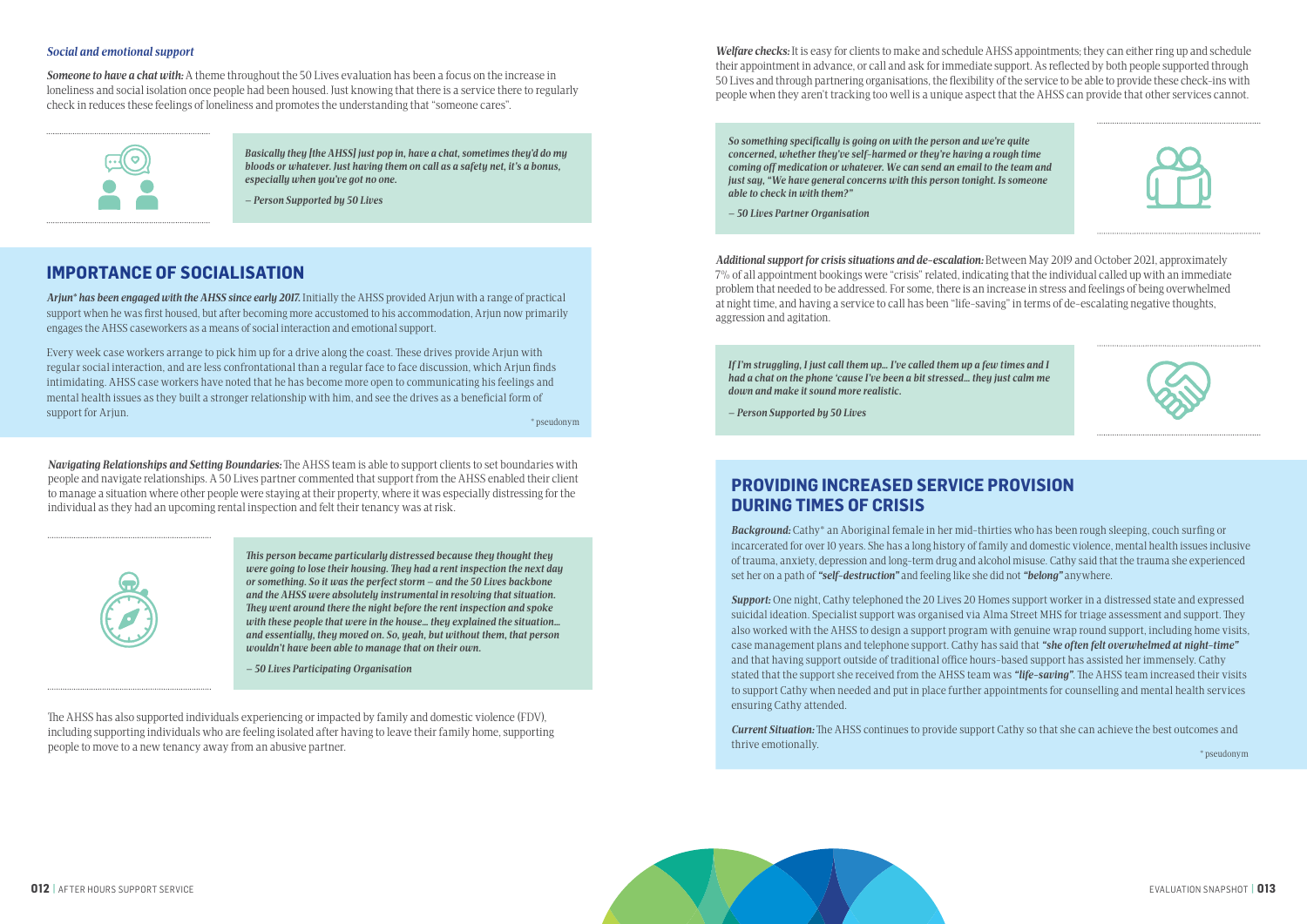#### *Meaningful use of time activities*

Paradoxically, social isolation and loneliness can be heightened when people who have experienced long-term homelessness are housed, as a consequence of both physical and psychological disconnection from the social networks established whilst homeless. In a UK study, feeling socially isolated once housed contributed to some people choosing to return to rough sleeping.<sup>8</sup> Australian research has shown that people can struggle to re-establish social networks they had prior to becoming homeless.9 Homelessness can also leave a legacy of perceived marginalisation and stigma, and this, along with financial and other practical barriers can be an impediment to engaging in the community once housed.<sup>9</sup> Meaningful use of time and community engagement once housed is primarily facilitated through the AHSS, to help clients maintain a sense of social connection and community engagement.

*Exploring Hobbies and Community Activities:* AHSS workers are able to sit down with the people they support and set goals around meaningful use of their time. For some this is about engaging in sports, arts programs, learning music, other social activities (such as walking groups or men's shed).

### **COMMUNITY ENGAGEMENT AND MEANINGFUL USE OF TIME**

*Amy\* is a 50 Lives client who has been housed for over four years.* Her anxiety was making it difficult to engage more with her local community and participate in physical activity, which were two of the goals she set out to achieve. She has a strong relationship with the GP she sees at HHC, who suggested that she could join 'On My Feet', a running and support group for people who have experienced homelessness. Amy was supported through AHSS to engage in the community and maintain her involvement with the program. Amy discussed how involvement with On My Feet has helped her to 'get out of the door' and created social connections:

*I was really committed to it and I really enjoyed it so just made myself go and I really loved it and you know you don't want to let your team down and all those people - so many people are helping you. – "Amy"*

She now plans to volunteer and mentor future participants:

*That On My Feet program increased my confidence, self-belief and ability to step out a bit more... For me, exercise is so important so really head down, bum up with the on my feet and mentor someone and hopefully be able to do some strength sessions for the group. – "Amy"*

#### *Accessing the AHSS*

While there were no particular barriers identified regarding accessing AHSS if you were a client identified through the interviews (i.e., everyone spoken to said AHSS was easy to book, that they were usually available to check-in on their clients and the right types of support were provided). There have been challenges raised for individuals without a dedicated case worker trying to access the AHSS for the first time (even if they are listed on the By Name List). With the current shortage of case workers overall in the homeless sector this does potentially limit the number of people who require after-hours support able to access it.

#### *AHSS model of care*

There were seldom challenges in relation to the delivery model identified:

#### *Time spent following up people:*

approximately a fifth of all contacts with clients were unsuccessful in being able to reach them (i.e., no one home during a scheduled visit, or not answering a call). In some instances, the team could go out and see no clients in an evening due to

the distance and time taken to travel between people's homes. Meaning that others may have missed out on support while the team was following up people.

### *Clients wanting specific workers:*

given the flexible nature of the AHSS team and the fact that most staff work part-time across multiple services in the homeless sector, this can pose a challenge for some individuals where they have established trust with one worker and only want to see them. Particularly in a crisis where they may be demanding to see a certain worker immediately when they aren't rostered on.

#### *Can you make sure no randoms come out tomorrow?*

*– Person Supported by 50 Lives*

*Client risk to staff:* As with any program that involves outreach into someone's home there is associated risks e.g., clients under the influence, used needles on the floor, violent partners staying in the property. Part of this is mitigated

via having two workers going out, taking proper risk assessments and precautions to prevent this (i.e., meeting outside). However, it was noted that case workers may refer someone to AHSS and note they are "no-risk" only for the team to go to the house at night and discover there is no outdoor/street lighting, or rowdy neighbours or other potential risks associated with the visit that haven't been considered.

*Client expectations:* Clients needing "immediate" help can be challenging if the service is at capacity for the evening, where its not possible for the team to fit them in, people are referred to services such as the emergency department (ED) or LifeLine for assistance. However, one of the challenges post-COVID lockdown has been that all the additional support that was provided during that period has returned to 'normal'. Meaning that staff don't have the additional capacity like they did at the start of the year to be responsive to all needs, as described below for one individual they felt ignored by the service when they couldn't immediately drop everything to support her:



## **CLIENT EXPECTATIONS ABOUT AHSS ROLE**

At the start of a shift one evening Gabi\* sent multiple messages and called the AHSS numerous times to complain about the ED waiting time. About half an hour later, the AHSS received another call from Gabi who was distressed and angry after she had been removed from the ED and prohibited from re-entering. Gabi requested the AHSS immediately come down and see her on the footpath outside of the hospital to assist her into the ED, however no AHSS staff were available at that time. Gabi proceeded to send numerous abusive texts to the AHSS team because they were unable to see her at the time or stand up for her being *"kicked out for nothing".* At 8pm the AHSS team checked in with her again, and received further abusive texts demanding to know why the AHSS team hadn't supported her yet.

The AHSS worker once again advised Gabi that if she is experiencing the described symptoms, she should attend another ED and if she is feeling unsafe to call 000. Mental Health Emergency Response Line (MHERL) and LifeLine numbers were also provided, as well as advising that the team were available until 10:30pm.

\* pseudonym

\* pseudonym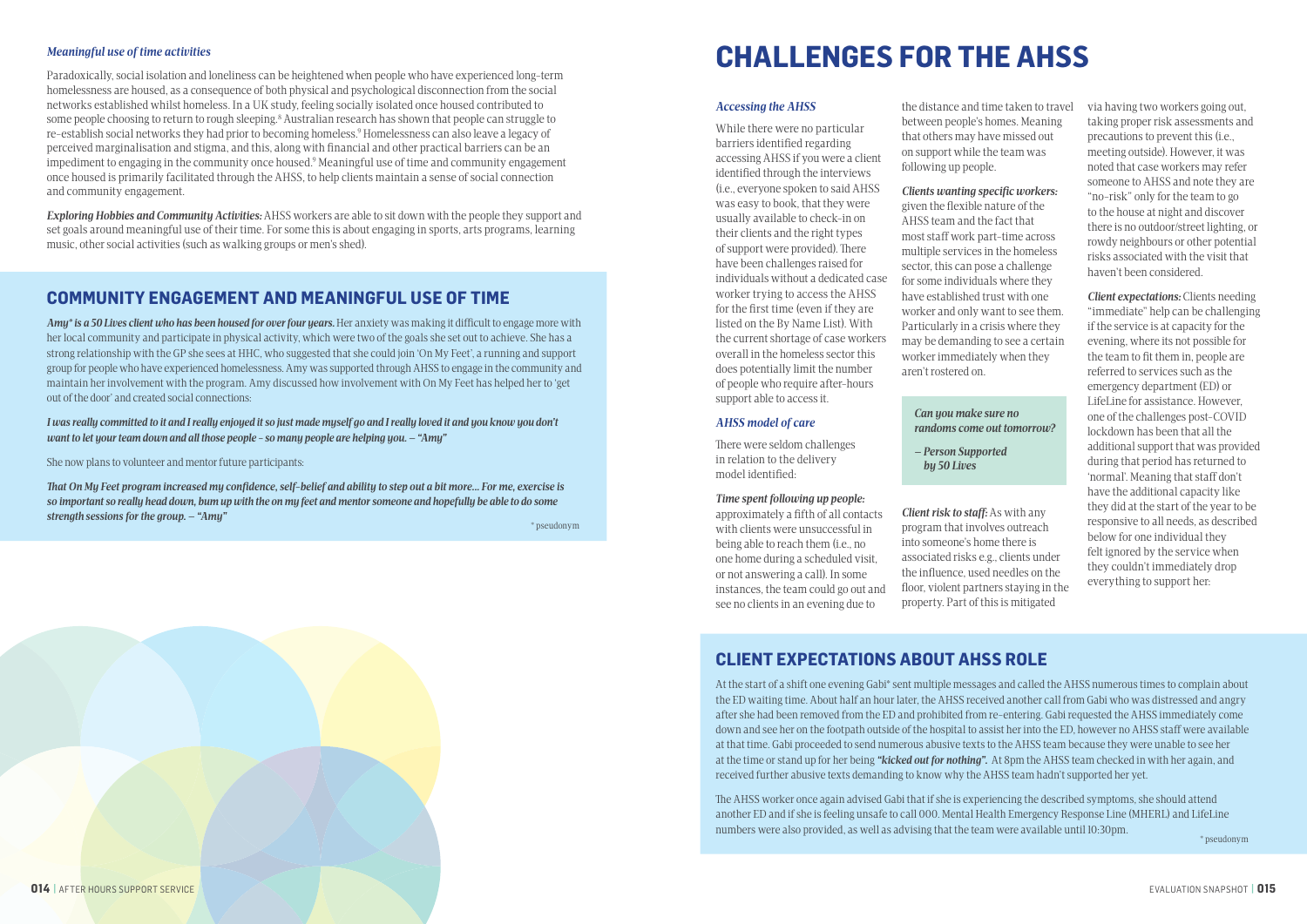

# **REFERENCES**

*Averting a return to homelessness or loss of tenancy is a key challenge for all Housing First programs, and vulnerability to this is heightened among people have been rough sleeping for many years and have complex health and psychosocial challenges.* 

In response to this, a key component of the original theory of change that underpinned the 50 Lives program, was the provision of an after-hours wrap-around support service that complements and is integrated with the role of case management and nursing care. Dedicated afterhours support via the AHSS that is available in the evenings and on weekends was a core part of 50 Lives since its inception, with funding increased over time to expand its capacity to support people living across a wider spread of suburbs. The pairing of a specialist homelessness nurses and case workers for home visits has enabled intertwined psychosocial and health needs to be supported.

Throughout the evaluation, numerous organisations and people housed and supported by 50 Lives have described the AHSS as the single most important factor in enabling people to remain in their homes.

a recovery orientation is also a core principle of Housing First, and this is not just the remit of the lead or case workers, but should guide the ethos and delivery of afterhours support.

Unfortunately due to the absence of a control group, we were unable to measure the impact that AHSS had on tenancy sustainment (i.e., anyone who did not receive after-hours support in 50 Lives did not require it and thus the tenancies cannot be compared).

Housing First programs around the world vary as to how wraparound support is provided, with no comparable dedicated afterhours examples found. The 50 Lives program was fortunate to have had funding for the AHSS from the WA Primary Health Alliance, and this recognises the vital role that community-based health and psychosocial support can play in improving health and wellbeing outcomes among a population group that has high levels of trauma, and for most, coexisting chronic health conditions and mental health or alcohol and drug issues. Additionally, social isolation and loneliness have been common struggles among many housed and supported by 50 Lives, and this underlies much of the work of the AHSS team.

For future Housing First initiatives in WA, some form of face-to-face after-hours support should be considered essential, ideally based on the 50 Lives model where both health and psychosocial needs are able to be met. As articulated in the States 10-year Strategy,

# **SUMMARY**

*I think it's just that knowing that there is somebody at the end of the phone call that you can reach out to or that will check in with you when your normal support is not around. That creates a real safety element that wouldn't exist. And that inadvertently does prevent people from making decisions that could jeopardise their accommodation or themselves.*

*– 50 Lives Partner Organisation*

- 1. Homeless Link. 'Housing First' or 'Housing Led'? The current picture of Housing First in England. London: Homeless Link, 2015.
- 2. Dodd R, Rodrigues N, Sequeira T, Watkins L. Housing First Principles for Australia, 2020.
- 3. Housing First Europe Hub. Core principles of Housing First. 2021. https://housingfirsteurope.eu/guide/core-principles-housing-first/.
- 4. Pleace N. Housing First Guide Europe, 2016.
- 5. Wood L, Giles-Corti B, Bulsara M. The pet connection: Pets as a conduit for social capital? *Social science & medicine* 2005; *61*(6): 1159-73.
- 6. Home2Health. Re-Engaging in Community. First Evaluation Snapshot. 2021. https://www.unitedwaywa.com.au/get-involved/volunteer/ re-engaging-in-community/.
- 7. Peer Based Harm Reduction WA. Services: Needle Exchange. 2018. https://harmreductionwa.org/.
- 8. Bowpitt G, Harding R. Not Going It Alone: Social Integration and Tenancy Sustainability for Formerly Homeless Substance Users. *Social Policy and Society* 2009; *8*(1): 1-11.
- 9. Bower M, Conroy E, Perz J. Australian homeless persons' experiences of social connectedness, isolation and loneliness. *Health & Social Care in the Community* 2018; *26*(2): e241-e8